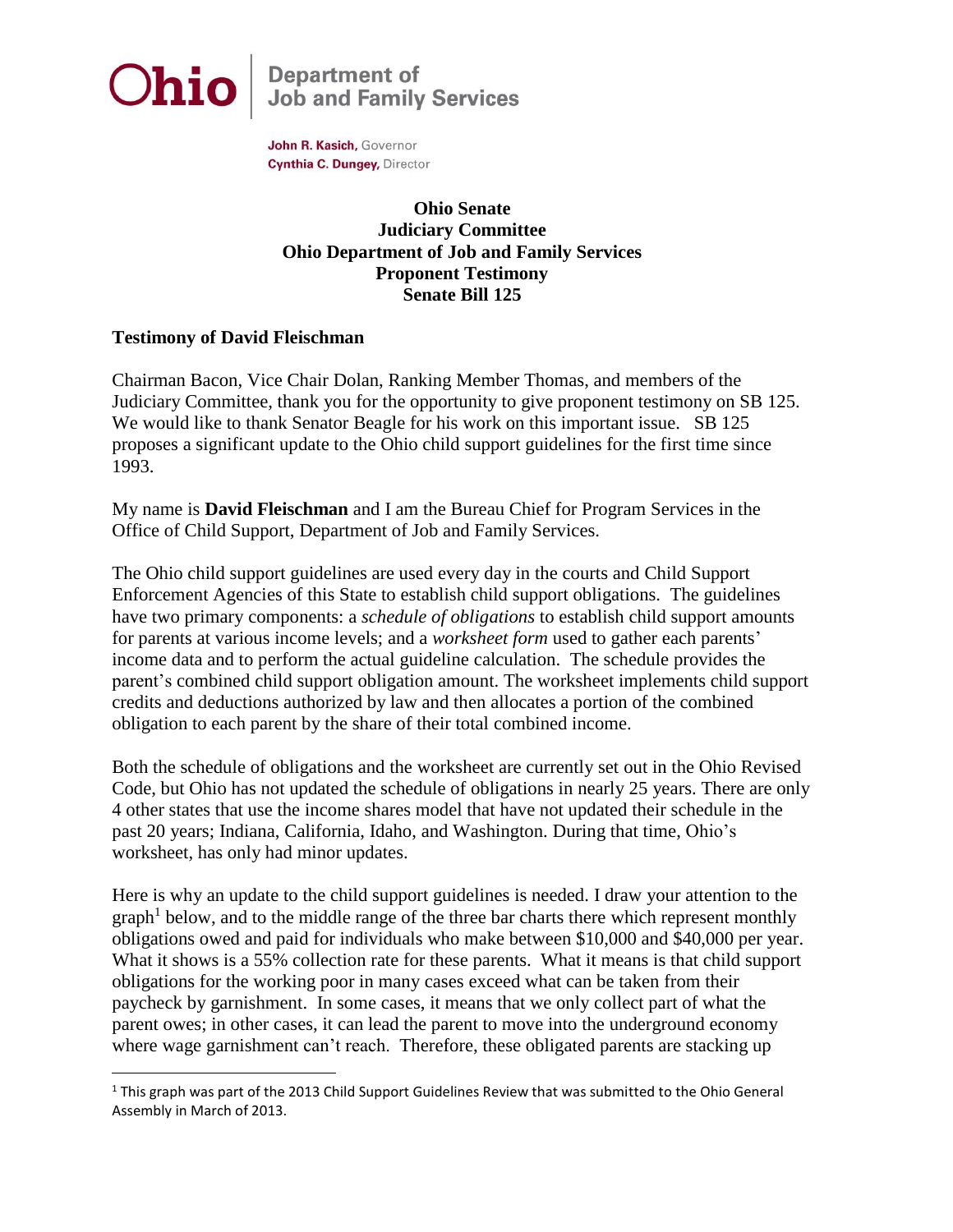large child support debt obligations. Unfortunately, it also means that the parent who has the child in their home is receiving inconsistent, irregular, unreliable monthly support for the child.



Parents in Ohio owe more than \$4.5 billion in unpaid support. This amount represents what has accrued since the beginning of the program in 1976; and this amount increases, net, year over year, by \$100 million.

One of the primary functions and objectives of a state child support program is to develop and implement a child support guidelines system that creates support obligations for parents that balances the cost of raising a child with the ability of the parents to pay those costs. We believe Senate Bill 125 meets this objective in the following ways.

- It **adopts updated economic data** using the most recent version of the Betson-Rothbarth estimator of child-rearing costs using price data from the Consumer Expenditure Survey;
- It **incorporates a Self-Sufficiency Reserve (SSR)** that will work to increase compliance with payment of orders by low-income individuals that gradually phases out as incomes rise;
- It **requires child support schedule and worksheet updates** to occur at least once every five years by moving these guideline components from the Ohio Revised Code to the Ohio Administrative Code with a grant of rule-making authority to the Department;
- It **updates critical adjustment components** that are used in the child support calculation to distribute costs between the parents for health insurance and health care costs, day care, multiple family situations, parenting time and other factors. This package of adjustments was developed to work together as an interdependent whole.

For a more in-depth discussion of each of these items I draw the attention of the Committee to the 2017 Child Support Guidelines Review Report (Report) that was submitted to the Ohio